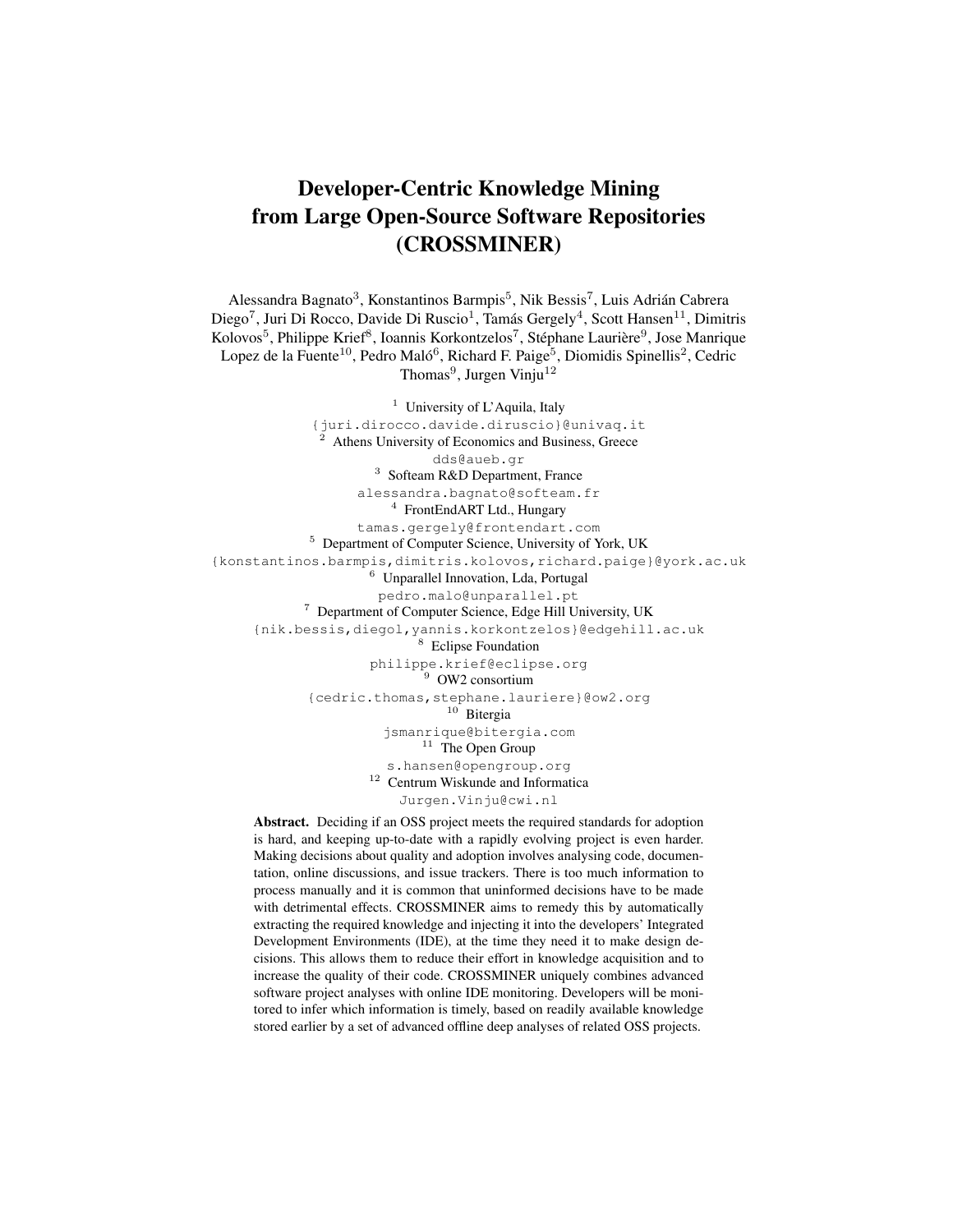# 1 Project data

- Acronym: CROSSMINER[13](#page-0-0)
- Title: Developer-Centric Knowledge Mining from Large Open-Source Software Repositories
- Partners: The Open Group *Project Coordinator*, University of York, University of L'Aquila — *Technical Coordinator*, Edge Hill University, Centrum Wiskunde & Informatica, Athens University of Economics and Business, UNPARALLEL, Softeam, Frontendart, Bitergia, OW2 consortium, Eclipse Foundation Europe GmbH
- Start date: 1 January 2017, Duration: 36 months

## 2 Introduction

Open-source software (OSS) is computer software distributed with a license that allows access to its source code, free redistribution, the creation of derived works, and unrestricted use [\[6\]](#page-7-0). Unlike commercial software which is typically developed within the context of a particular organisation with a well-established business plan and commitment to the maintenance, documentation and support of the software, OSS is very often developed in a public, collaborative, and loosely-coordinated manner. This has several implications to the level of quality of OSS software as well as to the level of support that OSS communities provide to users of the software they produce. Consequently, *developing new software systems by reusing existing open source components* raises challenges related to at least the following activities [\[14\]](#page-8-0): *i)* searching for candidate components, *ii)* evaluating a set of retrieved candidate components to find the most suitable one, and *iii*) adapting the selected components to fit the specific requirements.

Dependence on OSS projects can either be a blessing or a curse. The ability to accurately assess the risks and benefits of adopting particular OSS projects as components is essential to the software development community at large. The EU OSS-METER FP7[\[5\]](#page-7-1) project developed a distributed and horizontally-scalable platform for incremental analysis of multiple dimensions of open-source software projects including their source code, communication channels, and bug tracking systems. The aim of CROSSMINER is to extend the outcomes of the OSSMETER project and to deliver an integrated open-source platform that will support the *development of complex software systems* by (1) enabling *monitoring, in-depth analysis and evidence-based selection* of open source components, and (2) facilitating *knowledge extraction* from large opensource software repositories.

The paper is structured as follows: Section [3](#page-1-0) gives an overview of the CROSS-MINER project. Section [4](#page-7-2) outlines the planned evaluation process and concludes the paper.

## <span id="page-1-0"></span>3 The CROSSMINER approach

Figure [1](#page-2-0) shows a high-level overview of the CROSSMINER approach. It shows two major use cases and two minor user channels which are implemented using two archi-

<sup>13</sup> <http://www.crossminer.org>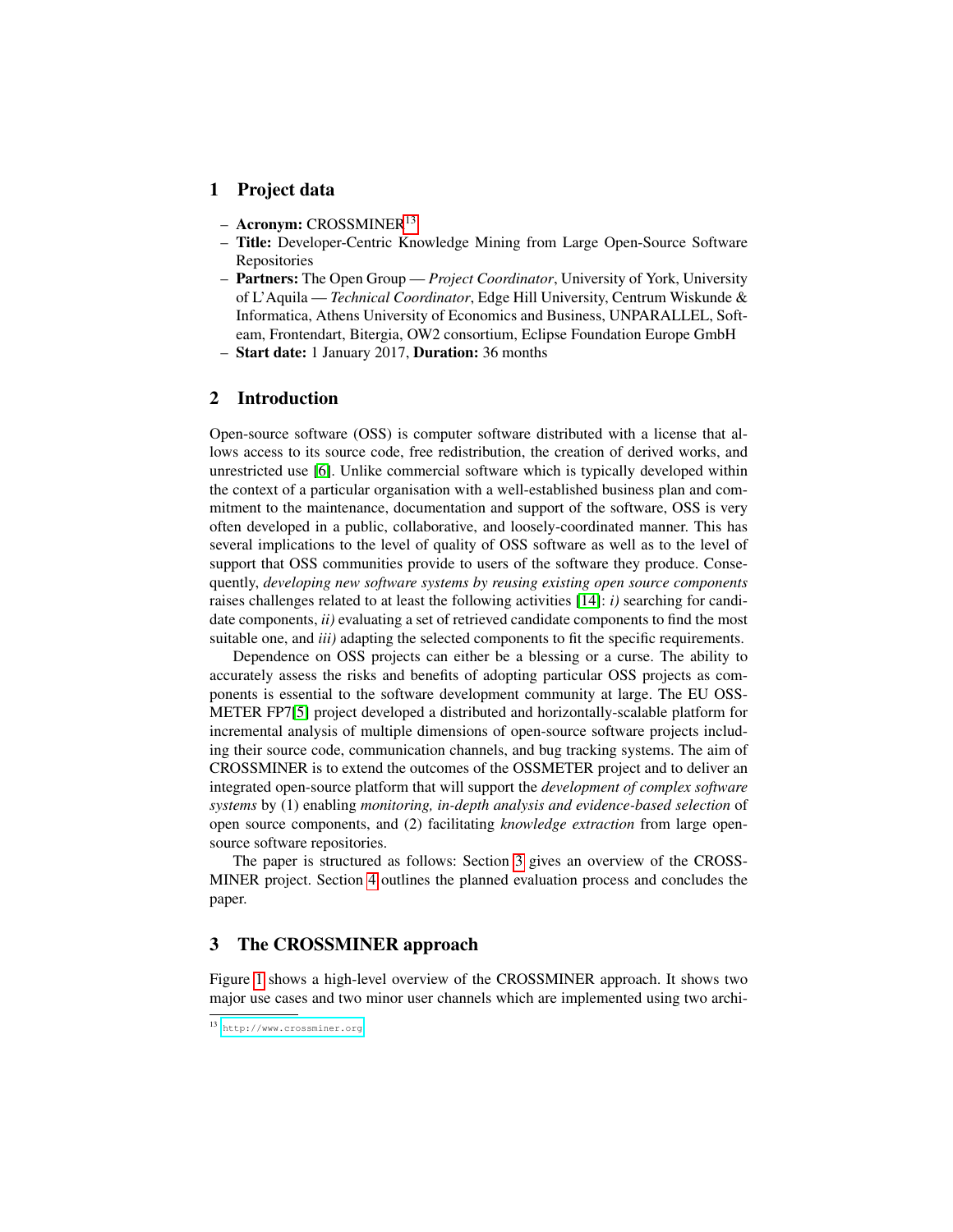

<span id="page-2-0"></span>Fig. 1. CROSSMINER approach at a glance

tectural stages: online and offline. We describe the two major use cases here in some detail to clarify what CROSSMINER entails as a whole.

 $\triangleright$  In step  $\bullet$  the tool engineers of Use case II use a domain-specific (graphical) editor in their IDE to compose new workflows of data sources and computations. This functionality is commonly available in big data analytics suites; here we specialise this functionality for typical OSS project analysis tasks.

 $\triangleright$  Mining and analysis tools will run incrementally in step  $\bigcirc$ , and possibly on a remote server, to extract relevant information from a pre-configured set of projects and a list of projects configured by the software engineers of Use case I.

 $\triangleright$  The software engineers of Use case I have a wizard to configure CROSSMINER with a rich set of requirements (step  $\bigcirc$ ), which includes not only registering a set of projects of interest but also expressing preferences regarding the algorithms and processes used to project the mined information into the IDE. This configuration is an important step to make meaningful assessment possible later, since it makes the context and preferences of the engineer explicit to the platform in terms of technological, quality, configuration, and licensing aspects.

 $\triangleright$  Finally, step  $\bullet$  is when the acquired information is put to action, actively supporting the engineers via the IDE, managers via the web site, and the open-source community via GitHub integration.

Typical examples of IDE services which may be introduced or enhanced using this architecture are:

 $\triangleright$  *code assist* — propose relevant code snippets, ranked by relevance and quality and informed by the earlier configuration;

 $\triangleright$  *infer/Fix project setup* — retrieve a list of ranked relevant reusable components, then set up relevant projects in the IDE and configure dependent projects to use them;

. *monitoring of development activities* of the engineers, who will be notified of relevant facts pertaining to their current task context.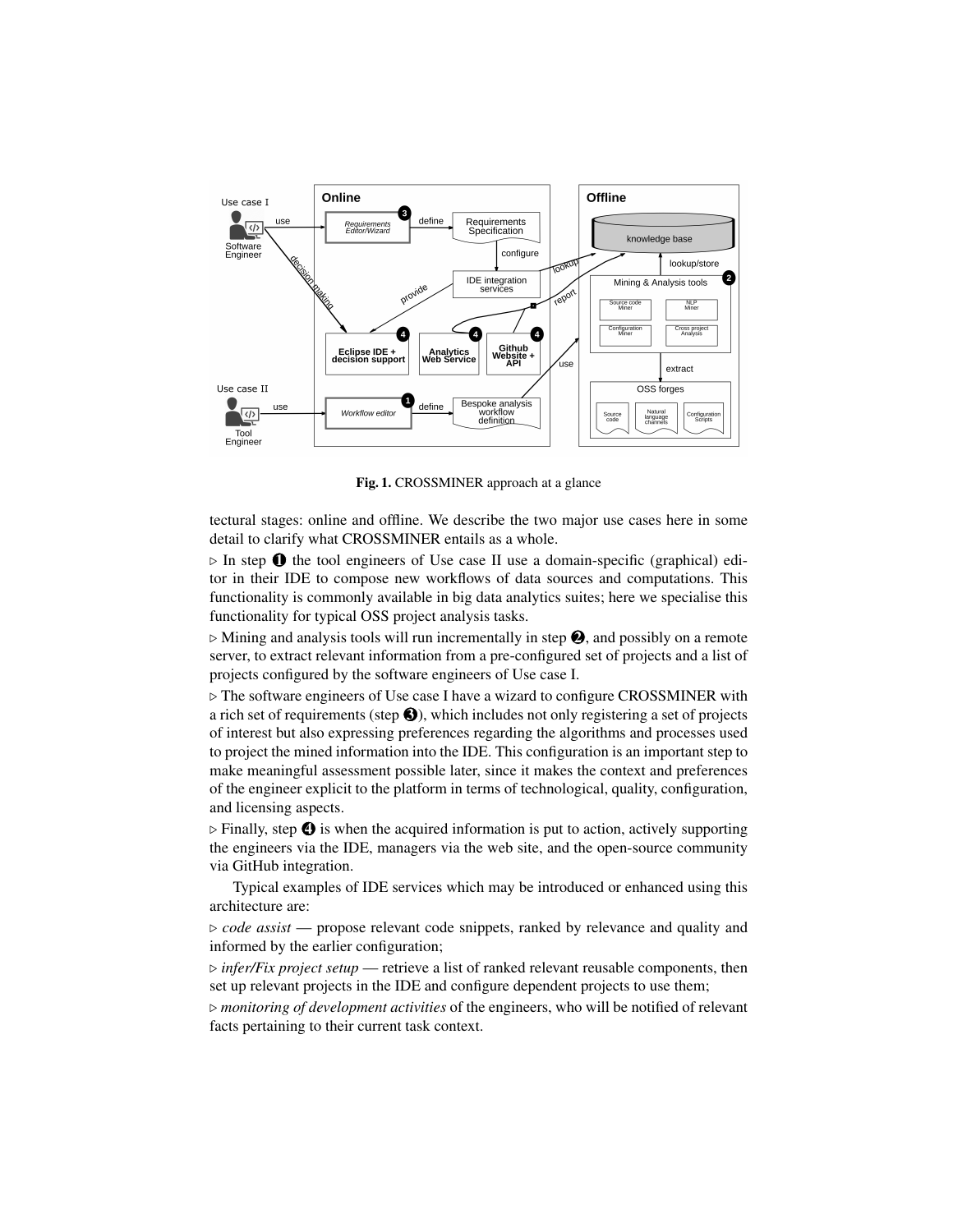In the following the scientific and technological objectives to be achieved for realizing the approach shown in Fig. [1](#page-2-0) are summarized.

#### 3.1 Development of source code analysis tools

*State of the art:* Source code analysis has its firm fundaments in compiler (front-end) construction [\[3\]](#page-7-3) and reverse engineering [\[23\]](#page-8-1). Based on this theory and technology, to extract meaningful and accurate metrics, we developed reusable front-ends generating informative reusable intermediate models with the OSSMETER project (for the Java and PHP languages). Recently, examples of source code analyses have been scaled up to acquire information over large source code and software install bases [\[9](#page-7-4)[,16\]](#page-8-2). However, mining information from source code at scale, made available in an integrated platform, including the acquisition, extraction, and querying of source code from groups of arbitrarily selected projects is just beyond the current state-of-the-art. Especially when the platform should cater for bespoke analyses based on the intermediate models there exists few related work in this regard [\[9\]](#page-7-4).

*Innovation:* Mining source code artefacts to actively support decision making by software engineers *inside* their IDE requires scaling the technology for source code analysis to a level where we can mine in much larger corpora on the one hand, and on the other hand can enable much more context-specific (bespoke) analyses. At the same time the non-functional requirement of scalability must not imply a lower expected level of accuracy of the (bespoke) analyses. To scope this challenge in balancing trade-offs, and making it manageable for the current project we reason back from example decisions and the information required to make them. The main focus will be on *dependency management*: to help software engineers which (parts of) open-source components to depend on and how to manage these dependencies.

#### 3.2 Development of natural language analysis tools

*State of the art:* Text mining tools to automatically extract, analyse, summarise and assess information found in communication channels and bug trackers related to OSS are valuable for supporting OSS development. Although there is a significant amount of literature analysing code repositories and communication channels, there are only very few attempts to use these sources to help programmers as they program or to improve their output. For example, similarity methods have been proposed to identify the most relevant Stack Overflow discussions to the code that a developer is working on in an IDE and recommend them to improve developing performance [\[19,](#page-8-3)[20\]](#page-8-4). Microsoft has just released Bing Developer Assistant for Visual Studio<sup>[14](#page-0-0)</sup>, which searches GitHub repositories, locates and presents examples of API usage relevant to the code being developed in Visual Studio.

*Innovation:* In CROSSMINER we plan to provide software developers with text analysis components integrating three innovative aspects: *i)* a *user-oriented platform*, allowing users to tailor analysis to their needs by synthesising components into workflows. We will design and implement text mining components to identify the types of bugs

<sup>14</sup> <http://visualstudiogallery.msdn.microsoft.com/a1166718-a2d9-4a48-a5fd-504ff4ad1b65>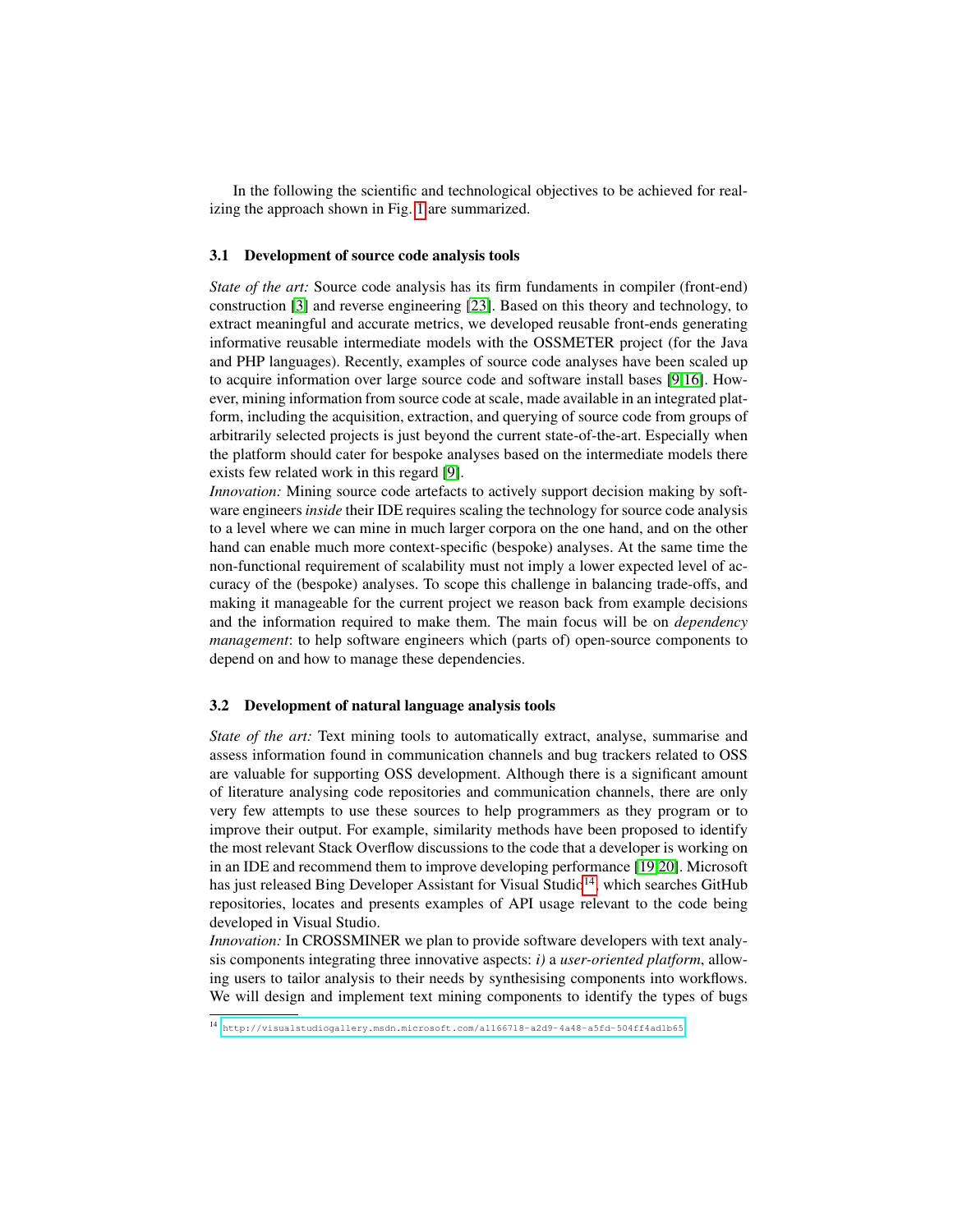and discussions in communication channels associated with an OSS project. Developers will be able to select the components of interest and synthesise them into workflows. Depending on the selected components the output will contain different information useful for the developers; *ii)* we will investigate methods for using word embeddings for *representing text* in the domain of discussions about OSS; *iii) new sources*, such as social media and Stack Overflow, and the analysis of *code snippets*.

#### 3.3 Development of system configuration analysis tools

*State of the art:* The practices, principles, and tools associated with Infrastructure as Code (IaC) and the analysis of software configuration management systems are in nascent phase. Studies to explore the characteristics of configuration code written in languages such as Puppet and Chef are scarce. Similarly, tools to carry out analyses of system configuration code have just started to emerge. Jiang et al. [\[13\]](#page-8-5) study the coevolution of Puppet and Chef configuration files with source, test, and build code. They analyse the software repositories of 256 OpenStack projects and distinguish files as infrastructure, which contain configuration code in Puppet or Chef language, production, build, and test. They find that configuration code comes in large files, changes more frequently, and presents tight coupling with test files. Sharma et al. [\[22\]](#page-8-6) carry out an empirical study of 4,621 Puppet repositories to understand the characteristics of config-uration code written in Puppet. Puppet Forge<sup>[15](#page-0-0)</sup> is the repository of Puppet modules and provides an evaluation of configuration code quality through a quality score based on three aspects: code quality score provided by Puppet-Lint<sup>[16](#page-0-0)</sup>, compatibility with Puppet, and metadata quality. On the other hand, although empirical studies have examined the build aspect of software configuration management [\[2,](#page-7-5)[1,](#page-7-6)[17,](#page-8-7)[4,](#page-7-7)[18,](#page-8-8)[10\]](#page-7-8), the corresponding results have not yet been adopted by software developers.

*Innovation:* CROSSMINER aims to significantly improve the state of the art in the configuration management domain by introducing advanced analysis techniques to process configuration code and other relevant artefacts. In particular, *collecting meta-data and computing various metrics* is the first step towards a comprehensive analysis. CROSS-MINER aims to analyse configuration code written in various system configuration management languages including Puppet, Chef, and CFEngine as well as software configuration management metadata. Such source-code analysis will provide a uniform and comprehensive set of metrics that could be used to reveal the characteristics of configuration management systems. *Combining metrics and metadata* collected from configuration code with the results of source-code and natural language analysis using advanced static analysis techniques will fetch interesting insights and actionable results. *Interactive visualisation techniques* will be employed to engage the users in an effective and productive manner. Thus, suitable dashboard with DevOps-level information will be developed to show relevant metrics and insights about the analysed systems.

#### 3.4 Development of workflow-based knowledge extractors

*State of the art:* OSS forges such as GitHub, GitLab and SourceForge and bug tracking tools such as Bugzilla and JIRA provide REST APIs with which users can perform

<sup>15</sup> <http://forge.puppetlabs.com> <sup>16</sup> <http://puppet-lint.com>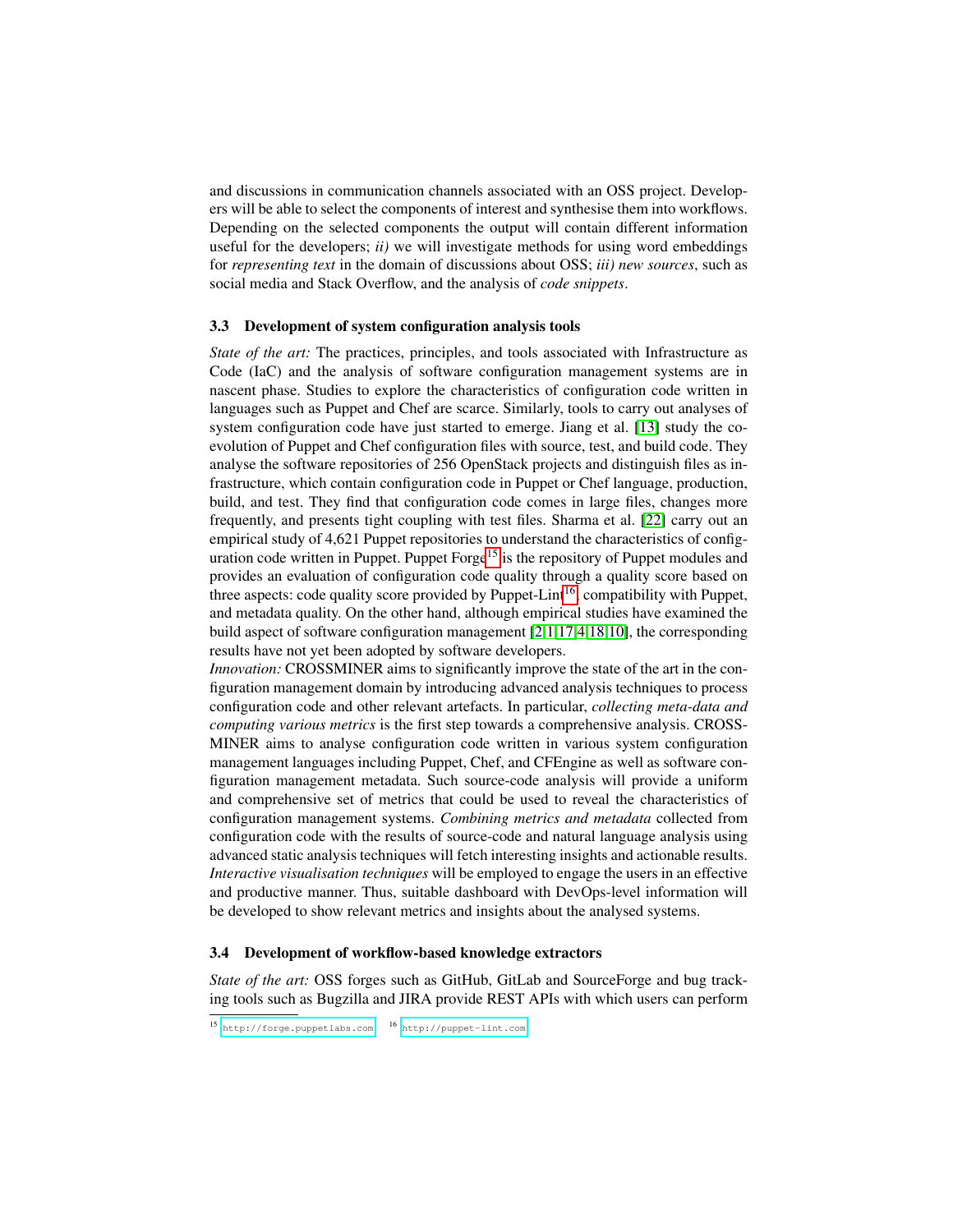queries (as well as some updates) on remote data (e.g. repository metadata, bug reports). To protect the underlying systems from uncontrolled data harvesting, many of these REST APIs impose key-based rate limits that clients cannot exceed and attempts to work around them (e.g. using multiple accounts/keys) can result to network-level blocking of the offending network endpoints. In addition to making use of remote APIs to extract knowledge from open-source projects, the wide adoption of distributed version control systems (predominately Git) where the entire history of repositories can be easily cloned, has triggered the appearance of a number of tools (e.g. Gitana [\[7\]](#page-7-9), Gitstats<sup>[17](#page-0-0)</sup>) that can analyse locally-cloned repositories and extract and present generalpurpose metrics such as development activity over time / contributions per developer etc. While such metrics are useful, more advanced knowledge extraction (e.g. such as the one conducted in [\[15\]](#page-8-9) which measures the adoption of different model-based technologies in Github-based open-source projects) typically requires bespoke analysis which includes the use of remote APIs, cloning and local analysis of repositories, natural language processing, HTML scraping, regular expressions etc.

*Innovation:* In CROSSMINER we envision the development of a framework that can support the development of declarative and efficient OSS project analysis workflows. Using the envisioned framework, engineers will be able to plug together OSS data harvesting, analysis and transformation components and define their dependencies and interactions at a high level of abstraction. The framework will provide built-in support for recurring concerns such as network/API error recovery and data caching so that engineers can focus on the core analysis of the workflows, thus enhancing both productivity and maintainability. The framework will ship with robust built-in components for extracting information from widely-used systems such as Git(Hub), GHTorrent [\[11\]](#page-7-10), Bugzilla, JIRA, NNTP and StackOverflow and will also provide extensibility mechanisms through which engineers can integrate additional components. We will also develop a set of hybrid textual/graphical editors and viewers through which engineers will be able to define knowledge extraction workflows, and also debug and monitor their execution at a high level of abstraction.

#### 3.5 Development of cross-project relationship analysis tools

*State of the art:* Over the last decade several platforms have been introduced to support automated analysis of open source software. All of them provide techniques and tools to analyse projects individually and do not mine projects relationships that instead can give more insight about existing OSS components. The most representative analysis platforms are OSSMETER, Qualipso<sup>[18](#page-0-0)</sup>, Qualoss<sup>[19](#page-0-0)</sup>, Flossmetrics<sup>[20](#page-0-0)</sup>, SQO-OSS (Alitheia  $\text{Core}$ )<sup>[21](#page-0-0)</sup>, Openhub<sup>[22](#page-0-0)</sup>, and RISCOSS<sup>[23](#page-0-0)</sup>. Also, many OSS forges (e.g., SourceForge and GitHub) provide built-in measurement facilities for the OSS projects they host. *Innovation:* In CROSSMINER we envision the development of advanced techniques able to investigate relationships among different open source projects and properly organise them in a dedicated knowledge base. Beyond the typical project dependency and

 $^\mathrm{17}$ <http://gitstats.sourceforge.net> 18 [http://cordis.europa.eu/project/rcn/80465\\_en.html](http://cordis.europa.eu/project/rcn/80465_en.html)

<sup>19</sup> [http://cordis.europa.eu/project/rcn/79759\\_en.html](http://cordis.europa.eu/project/rcn/79759_en.html) <sup>20</sup> <http://dl.acm.org/citation.cfm?id=1545011.1545457>

<sup>21</sup> [http://cordis.europa.eu/project/rcn/79362\\_en.html](http://cordis.europa.eu/project/rcn/79362_en.html) <sup>22</sup> <http://www.openhub.net>

<sup>23</sup> <http://www.riscoss.eu>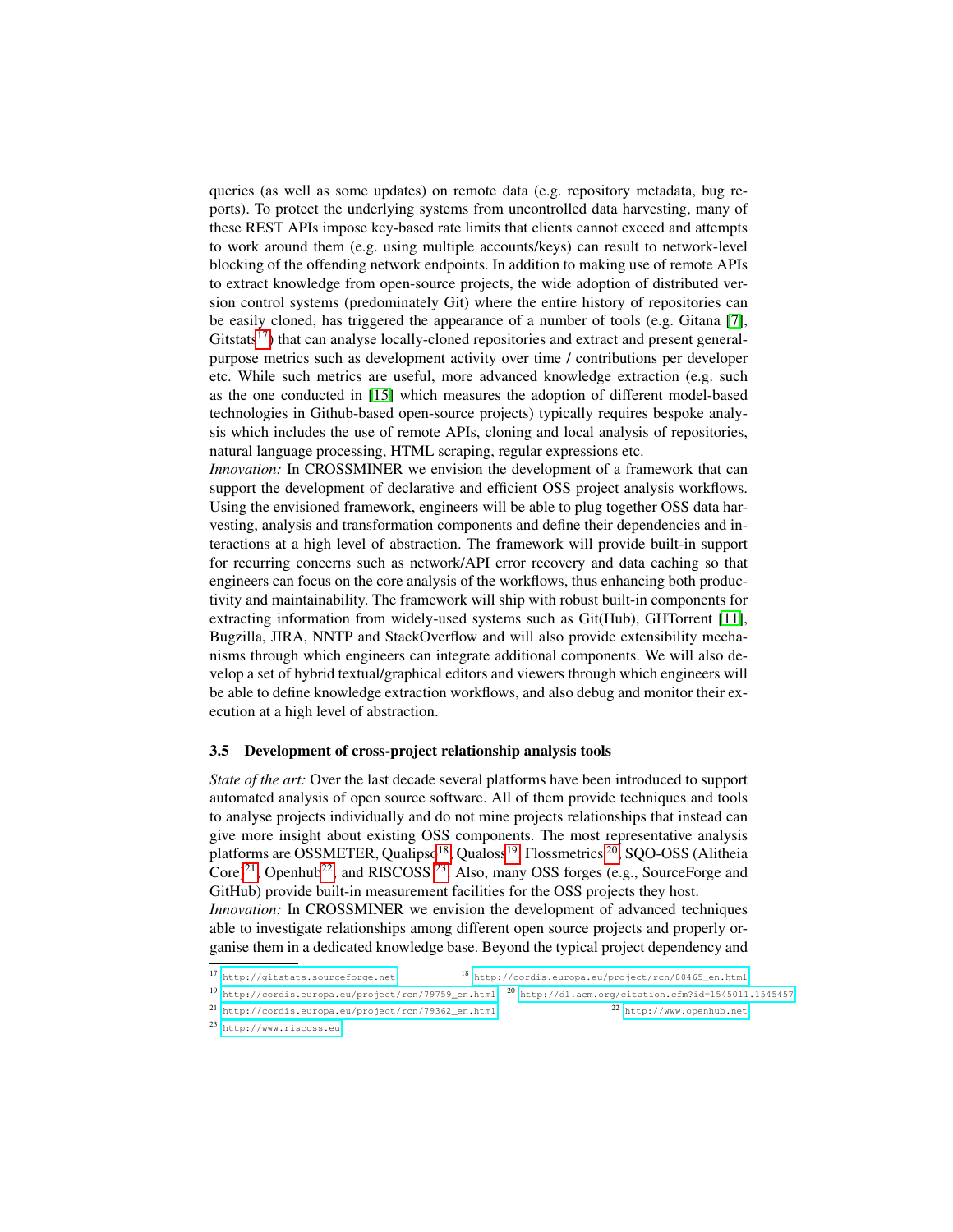conflict relationships we aim at identifying and managing additional ones e.g., license compatibility, API compatibility, etc. A general way to represent project relationships will be devised in order to enable relevant features including the following: *i)* support for automated classification of OSS projects and discovery of related projects based on source code, configuration code, licensing, communication channel and bug tracking system analysis; *ii*) adoption of clustering mechanisms supporting multidimensional classification of OSS projects; *iii)* support for issuing notifications when quality indicators of selected OSS projects fall below a user-defined level;  $iv)$  support for suggesting OSS projects that can be alternatively used instead of OSS components, which have been previously selected and integrated in the software being developed.

## 3.6 Development of advanced integrated development environments

*State of the art:* Most of the current IDEs include a wide range of features to enhance developer productivity from various code completion and refactoring actions to style and error corrections. For Eclipse, the most notable related plug-ins are Codetrails Con-nect Community Edition<sup>[24](#page-0-0)</sup> and Eclipse Code Recommenders<sup>[25](#page-0-0)</sup>. These plugins learn how to use a new API from the source code of other applications or from watching how experienced developers use it, and share this information among team members through functions like code completion or snippet search. There are more novel approaches to extend the abilities of modern IDEs, to enhance programmer productivity and coding quality. For instance, in [\[21\]](#page-8-10) authors proposed a novel approach that, given a context in the IDE, automatically retrieves pertinent discussions from StackOverflow, and evaluates their relevance. Another example is the Adinda approach (developed by van Deursen et al. [\[8\]](#page-7-11)) that re-thinks IDE features as web services to facilitate informal inter-project communication and collaboration. Hora and Valente [\[12\]](#page-8-11) developed a tool that helps API comparison based on compatibility and popularity information of GitHub projects. The concept of the Change-Oriented Programming Environment (COPE) research project<sup>[26](#page-0-0)</sup> is to monitor software changes in real-time and provide actionable feedback to the developer through the IDE.

*Innovation:* As the above examples show, there are many different ways to give realtime suggestions to developers within their accustomed IDE. CROSSMINER brings a whole new dimension to the advanced IDEs because it collects, processes and stores a huge amount of data about open source components in a complex and cross-project data model. This enables intelligent recommendations to be provided to the developer, by going far beyond the current "code completion-oriented" practice. Our Eclipse plugin for CROSSMINER will be developed primarily with the objective in mind that it improves the productivity of developers *in real-time* and *transparently*. Furthermore, CROSSMINER will learn from past recommendations and feedback from the developer so that even more relevant help will be given after being in use for a certain time.

<sup>24</sup> <http://marketplace.eclipse.org/content/codetrails-connect-community-edition>

<sup>25</sup> <http://marketplace.eclipse.org/content/eclipse-code-recommenders>

<sup>26</sup> <http://cope.eecs.oregonstate.edu/>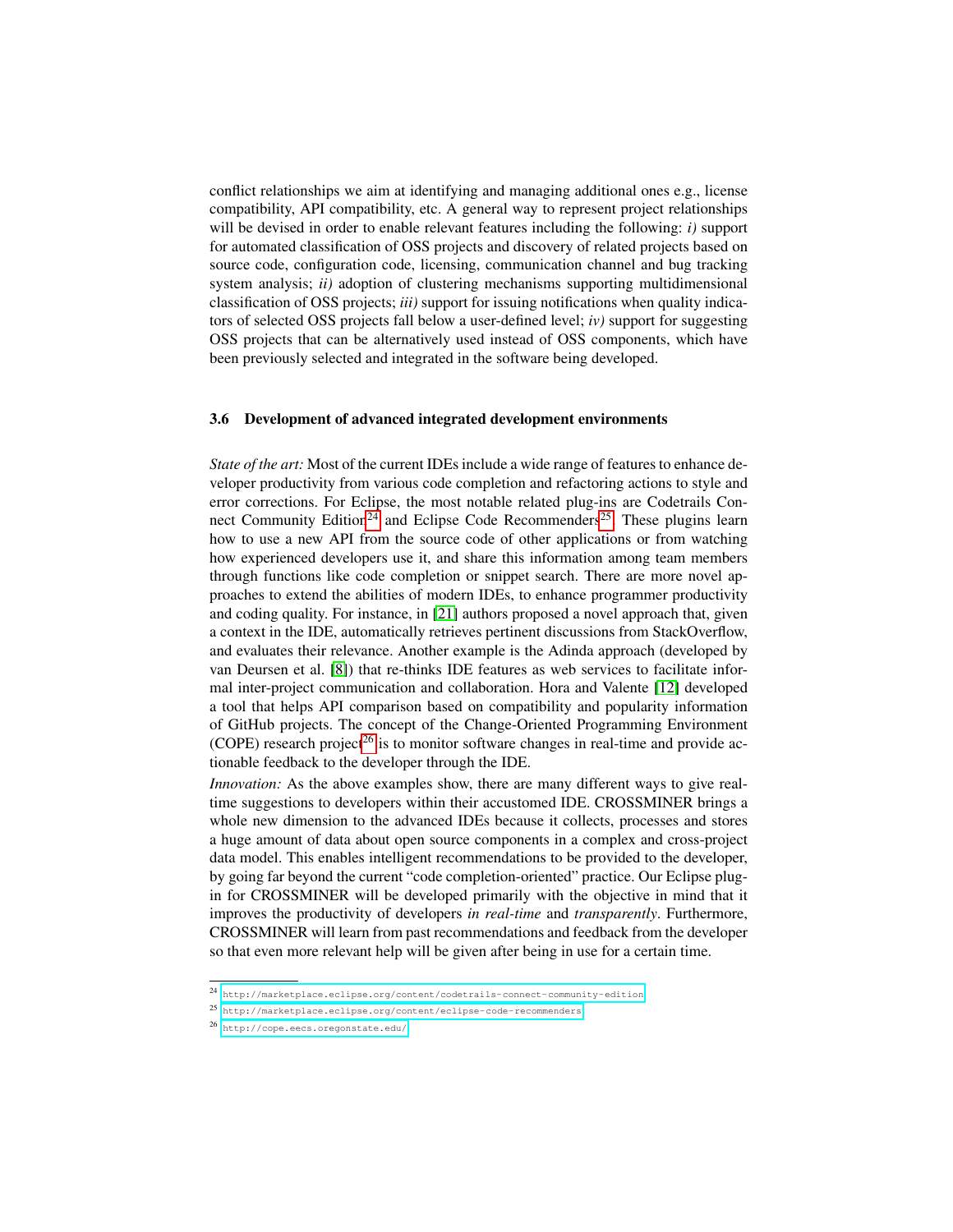## <span id="page-7-2"></span>4 Evaluation and Conclusions

In this paper we provided an outline of CROSSMINER's envisioned technical contributions. The techniques and tools will be assessed by considering the needs of six end-user partners (in the domains of IoT, multi-sector IT services, API co-evolution, software analytics, software quality assurance, and OSS forges). The full chain of retrieval, analysis and presentation of results will be implemented on large-scale open-source forges like Eclipse and OW2 to assist users and demonstrate the benefits of the solution. The technical outcomes of the project as well as the evaluation results will be the subject of follow-up publications.

## Acknowledgement

The research described has been carried out as part of the CROSSMINER Project, which has received funding from the European Union's Horizon 2020 Research and Innovation Programme under grant agreement No. 732223.

## References

- <span id="page-7-6"></span>1. Adams, B., De Schutter, K., Tromp, H., De Meuter, W.: The evolution of the Linux build system. Electronic Communications of the EASST 8 (2008)
- <span id="page-7-5"></span>2. Adams, B., Tromp, H., De Schutter, K., De Meuter, W.: Design recovery and maintenance of build systems. In: Software Maintenance, 2007. ICSM 2007. IEEE International Conference on. pp. 114–123. IEEE (2007)
- <span id="page-7-3"></span>3. Aho, A.V., Sethi, R., Ullman, J.D.: Compilers: Principles, Techniques and Tools. Addison-Wesley (1988)
- <span id="page-7-7"></span>4. Al-Kofahi, J.M., Nguyen, H.V., Nguyen, A.T., Nguyen, T.T., Nguyen, T.N.: Detecting semantic changes in Makefile build code. In: Software Maintenance (ICSM), 2012 28th IEEE International Conference on. pp. 150–159. IEEE (2012)
- <span id="page-7-1"></span>5. Almeida, B., Ananiadou, S., Bagnato, A., Barbero, A.B., Rocco, J.D., Ruscio, D.D., Kolovos, D.S., Korkontzelos, I., Hansen, S., Maló, P., Drivalos, N., Paige, R.F., Vinju, J.J.: OSSME-TER: automated measurement and analysis of open source software. In: Procs. of the Projects Showcase, part of STAF 2015. pp. 36–43 (2015)
- <span id="page-7-0"></span>6. Androutsellis-Theotokis, S., Spinellis, D., Kechagia, M., Gousios, G.: Open source software: A survey from 10,000 feet. Foundations and Trends in Technology, Information and Operations Management 4(3–4), 187–347 (2011)
- <span id="page-7-9"></span>7. Cosentino, V., Izquierdo, J.L.C., Cabot, J.: Gitana: A sql-based git repository inspector. In: 34th Intl. Conf. on Conceptual Modeling (ER), pp. 329–343. Springer Intl. Publishing (2015)
- <span id="page-7-11"></span>8. van Deursen, A., Mesbah, A., Cornelissen, B., Zaidman, A., Pinzger, M., Guzzi, A.: Adinda: A knowledgeable, browser-based ide. In: Procs. of the 32Nd ACM/IEEE Intl. Conf. on Software Engineering - Volume 2. pp. 203–206. ICSE '10, ACM (2010)
- <span id="page-7-4"></span>9. Dyer, R., Rajan, H., Nguyen, H.A., Nguyen, T.N.: Mining billions of AST nodes to study actual and potential usage of Java language features. In: 36th Intl. Conf. on Software Engineering. pp. 779–790. ICSE'14 (June 2014)
- <span id="page-7-8"></span>10. Ebert, C., Gallardo, G., Hernantes, J., Serrano, N.: Devops. IEEE Software 33(3), 94–100 (2016)
- <span id="page-7-10"></span>11. Gousios, G.: The ghtorrent dataset and tool suite. In: Procs. of the 10th Working Conf. on Mining Software Repositories. pp. 233–236. MSR '13, IEEE Press (2013)